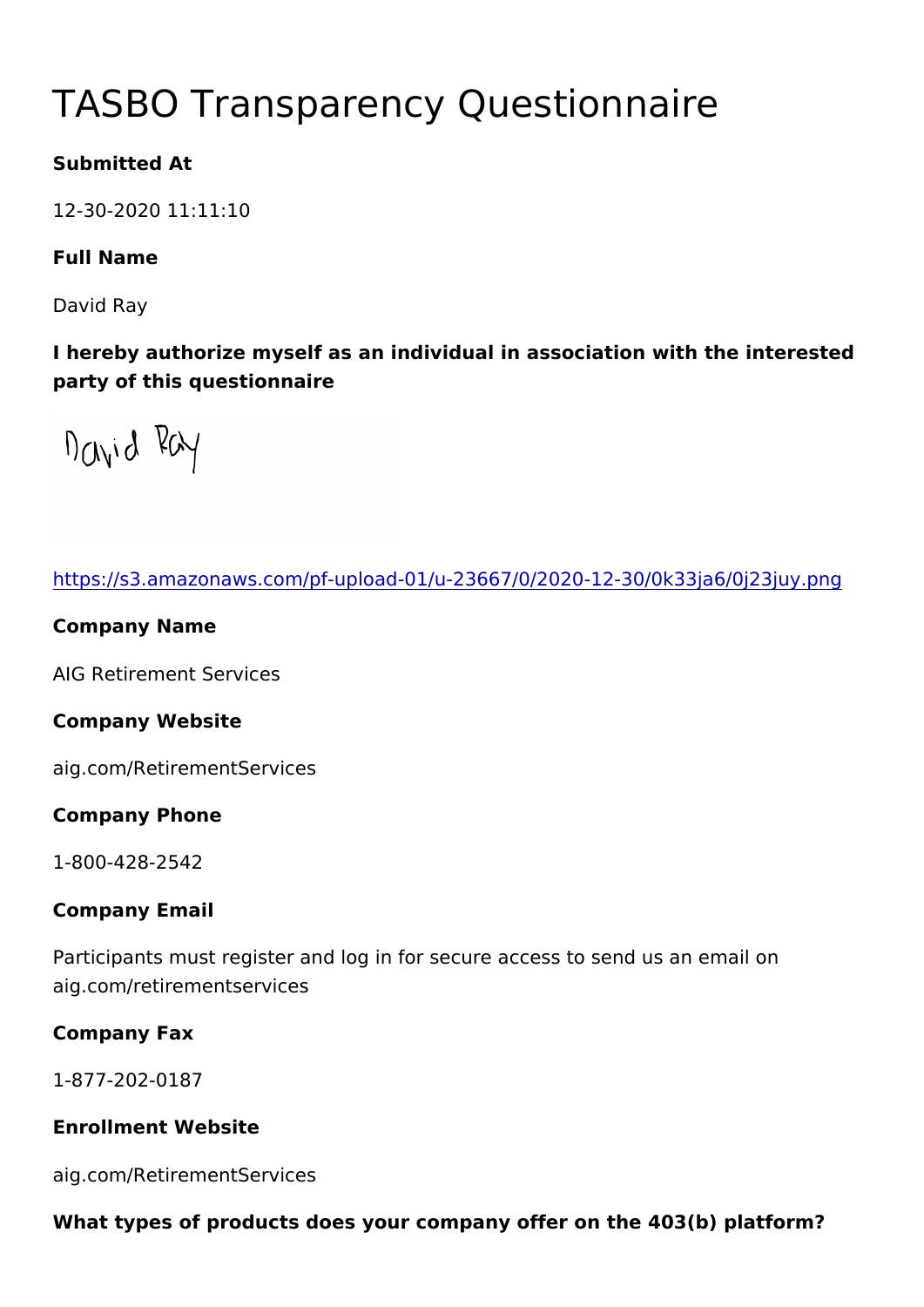Mutual Funds Platform, Fixed Annuities, Variable Annuities

#### **What are your 403(b) Assets Under Management?**

>\$10B

## **What is your rating?**

S&P (AA+ / AA / AA- / A+ / A / A- / BBB+ / BBB / BBB- / BB+ / BB / BB- / B+ / B / B- / CCC+ / CCC / CCC- / D / None), Fitch (AA+ / AA / AA- / A+ / A / A- / BBB+ / BBB / BBB- / BB+ / BB / BB- / B+ / B / B- / CCC+ / CCC / CCC- / D / None), Moody's (Aaa / Aa1 / Aa2 / Aa3 / A1 / A2 / A3 / Baa1 / Baa2 / Baa3 / Ba1 / Ba2 / Ba3 / B1 / B2 / B3/ Caa1 / Caa2/ Caa3/None)

## **Is your organization licensed by Texas Department of Insurance (TDI)?**

Yes

**Is your organization in compliance with minimum capital and surplus requirements, including applicable risk-based capital and surplus requirements prescribed by rules adopted by TDI and supporting documentation?**

Yes

**As of 9/1/2019, do you agree to offer and sell only products that met former Teacher Retirement System of Texas (TRS) Requirements as of 9/1/2019?**

Yes

**Has your organization ever been petitioned into bankruptcy or insolvency in the last 10 years?**

No

**Has your organization or any of its officers been cited, or reprimanded by any regulatory agency within the past ten years?**

Yes

#### **What enrollment options does your company offer?**

Online, Mail, Phone, Representative Only

# **How are clients able to make changes to their accounts?**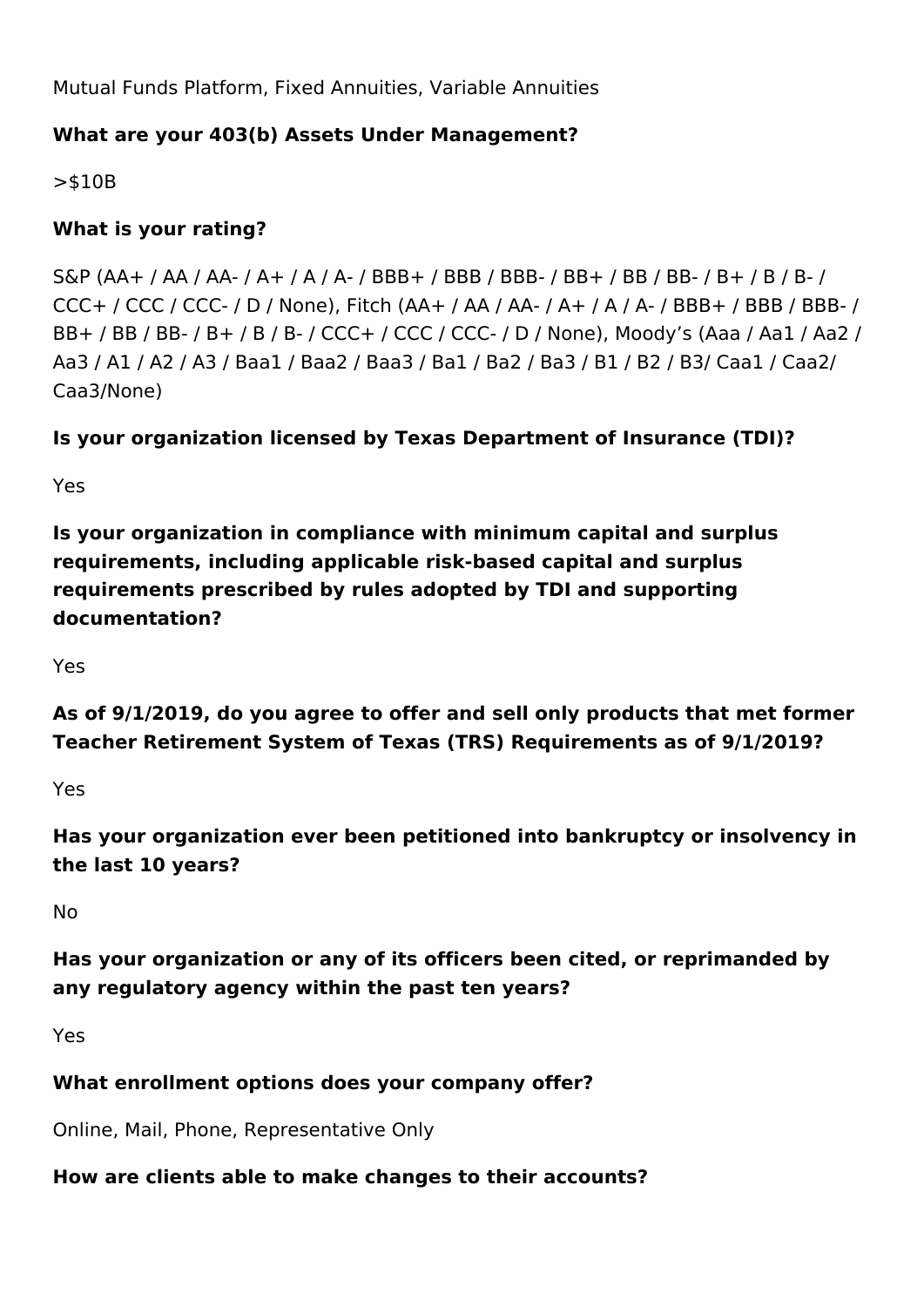Online, Mail, Phone, Representative Only

# **Do you offer specific investment advice to individual 403(b) account holders?**

Yes

**Does your organization have experience in providing 403(b) qualified investment products and have a specialized department dedicated to the service of 403(b) qualified investment products?**

Yes

**Does your organization require that each of its representatives are properly licensed and qualified, by training and continuing education, to sell and service the company's eligible qualified investments?** 

Yes

**Does your sales force consist of captive agents or brokers?**

#### Captive Agents

# **If your organization uses commissioned sales representatives, will you commit to limit the number of representatives working with a particular school district? If so what will this limitation be (e.g., no more than X, X number of representatives per Y number of employees, etc.)?**

Yes, normally the allocation of AIG Retirement Services financial professionals is dependent upon the specific circumstances with each school but is done to ensure a positive experience in helping the employees of the school prepare for retirement.

# **What products do you currently actively offer?**

Mutual Funds- Platform Access, Fixed Annuities, Variable Annuities

# **Share Class**

Institutional

#### **What is your management fee?**

Varies by mutual fund.

#### **What are your Distribution and/or service 12b-1 Expenses?**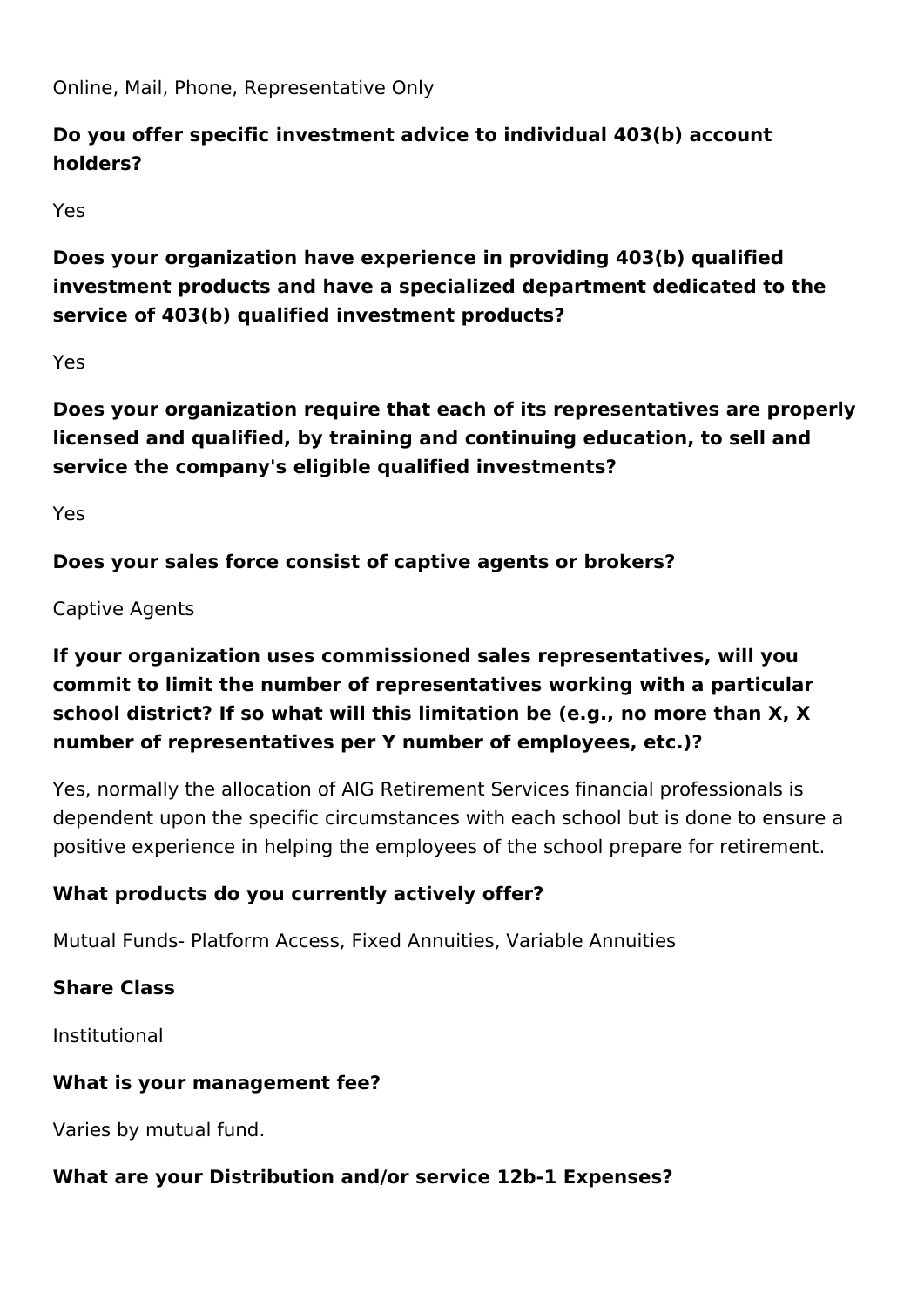Varies by mutual fund.

#### **What are your Other Fees & Expenses?**

Varies by mutual fund.

## **What are your Acquired Fund Fees & Expenses?**

Varies by mutual fund.

## **Do you allow loans?**

Yes

## **If yes, what is your Loan Fixed Dollar Fee?**

A one-time set-up fee of \$50 per loan is assessed to the participant to cover the costs of establishing a new loan. An annual \$30 maintenance fee is assessed to the participant for each active loan that is repaid via payroll deduction (or \$50 if repaid via ACH debit from their bank account).

## **If yes, what is your Loan Interest Rate?**

Loans are normally subject to a fixed rate of interest in the amount of one percent above the prime interest rate as published from time to time in the Wall Street Journal.

#### **If yes, who keeps the interest?**

Client

#### **Do you have annual fees?**

No

#### **Do you have any Surrender Charges or Withdrawal Fees?**

Yes

#### **If yes,**

3-5%

#### **If yes, what is your Surrender Period?**

5-7 Years

#### **Do you allow loans?**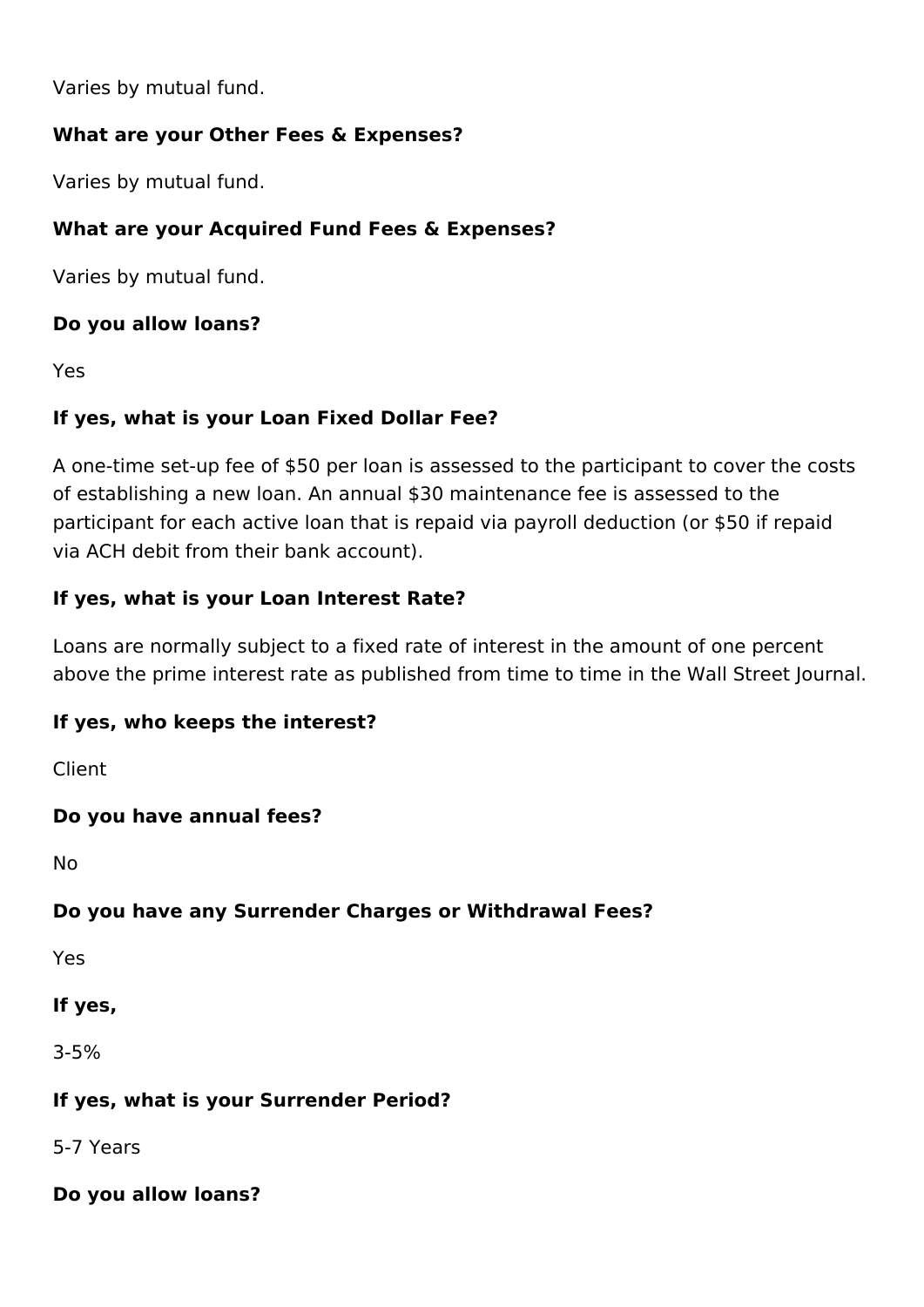## **If yes, what is your Loan Fixed Dollar Fee?**

There is no loan fixed dollar fee.

#### **What is your Net Loan Interest Rate?**

4-6%

#### **What is your fixed current interest rate?**

Fixed Account Plus 1.30% as of December 2020.

#### **What is your guaranteed interest rate?**

1.00%

#### **Does the guaranteed interest rate apply to the entire portfolio balance?**

No

#### **Do you offer any bonus rates?**

No

#### **Do you have any Annual Fees?**

Yes

#### **What is your annual Administrative Fee?**

\$15 per account.

#### **What is your Morality and Risk Expense Fee?**

Separate Account fees range from 0.75% to 1.25% depending on the contract.

# **What is your portfolio operating expense?**

Annual Net Fund Expenses range from 0.12% to 1.20%.

# **What is the sum of any other annual fees?**

Not applicable.

# **Do you have any Surrender Charges or Withdrawal Fees?**

Yes